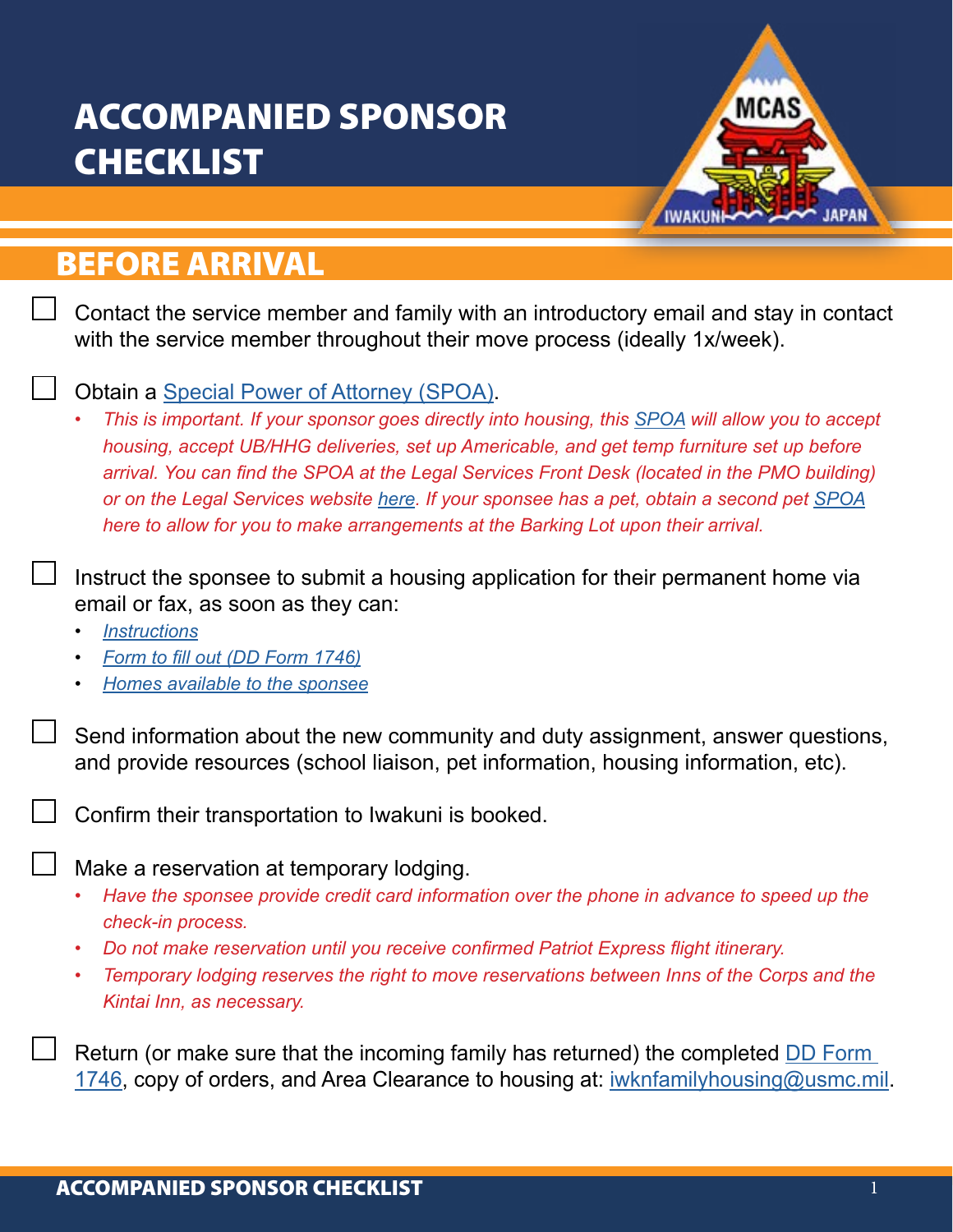| Set up a PO Box (go to Post Office with a copy of their orders).<br>Contact iwkn_smbiwakunipos@usmc.mil with questions.                                                                                                                                                                               |
|-------------------------------------------------------------------------------------------------------------------------------------------------------------------------------------------------------------------------------------------------------------------------------------------------------|
| Suggest families sign up for a 1 week international plan with their mobile service<br>provider in case of emergency.                                                                                                                                                                                  |
| Establish best form of electronic payment so that you will be reimbursed for any costs<br>incurred on their behalf (Zelle, Venmo, NavyFed, Cash App, etc).                                                                                                                                            |
| Provide your family with multiple forms of contact information for their unit.                                                                                                                                                                                                                        |
| Review amenities available at the housing locations for situational awareness.                                                                                                                                                                                                                        |
| Have the family you are sponsoring give you a reasonable list of MUST HAVE food/<br>household items/pet supplies, if applicable, to start preparing for their arrival.<br>Suggest the family create a meal plan for easier grocery shopping and have them identify<br>dietary restrictions/allergies. |
|                                                                                                                                                                                                                                                                                                       |
| IF THE FAMILY GOES DIRECTLY INTO HOUSING, INSTEAD OF TEMPORARY                                                                                                                                                                                                                                        |
| <b>LODGING:</b><br>Cancel their temporary lodging reservation.                                                                                                                                                                                                                                        |
| There will not be Internet/cable. Incoming PCS personnel going directly into housing<br>should sign up for Americable online with payment in advance, here. Americable<br>can pre-install the service in the house as long as they have access to the house<br>(covered under the SPOA).              |
| Advise them to bring vacuum sealed linens and towels in their suitcases if possible.<br>These are not available for checkout at the Lending Locker. What they cannot<br>bring in their luggage, will have to be provided for them by the unit/community or<br>purchased by the incoming family.       |
| Provide information updates to unit sponsor coordinator, as necessary, to ensure<br>central tracking of your sponsee status.                                                                                                                                                                          |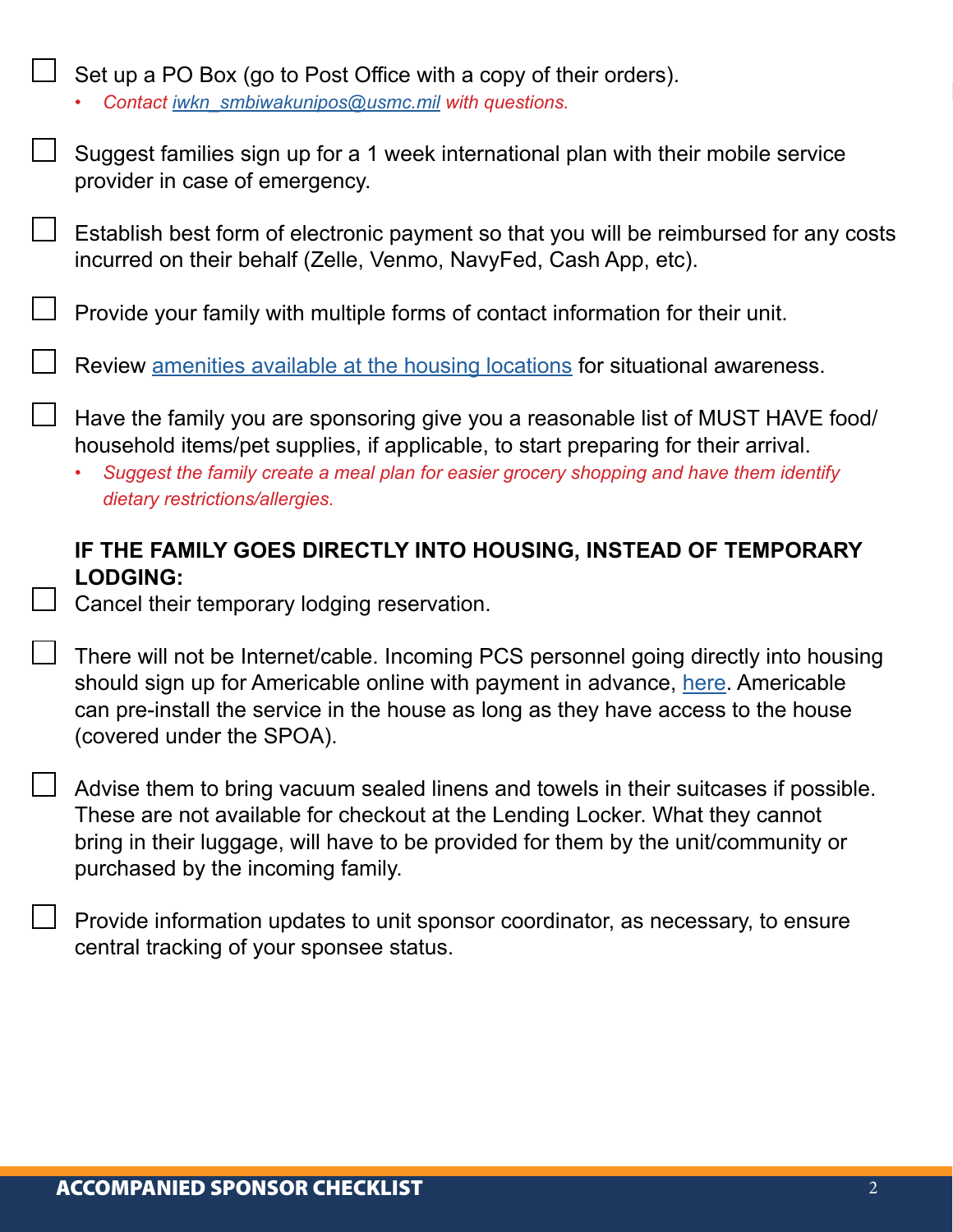## 24-72 HOURS BEFORE ARRIVAL

Get grocery list from your family and start shopping/preparing for arrival.

If moving directly into housing, start coordinating WiFi setup, stick furniture, and (if desired by your sponsee) unaccompanied baggage express delivery.

If moving into housing, stock the house with groceries and household items.

*• Examples include light cleaning supplies like paper towels, toilet paper/hand soap for multiple bathrooms, Clorox wipes and other cleaning supplies like a broom and/or vacuum, as well as any baby needs- formula, wipes/diapers, pack 'n play, laundry detergent, dish soap/sponge, kitchen towel, trash bags, linens/towels needed, etc.*

Lending locker kitchen supplies (pots, pans, and dishes) 24 hours before family arrival, if desired.

### UPON ARRIVAL

Families with pets will need pet supplies (pet food and anything else they may require).

Sign up the service member and family, age 16 and up, for the Welcome Aboard brief.

- *• To sign up call: 253-6161 or email: [OMBIwakuniInformation.ReferralandRelocation@usmc](mailto:OMBIwakuniInformation.ReferralandRelocation%40usmc-mccs.org?subject=)[mccs.org.](mailto:OMBIwakuniInformation.ReferralandRelocation%40usmc-mccs.org?subject=)*
- *• Childcare is free at the CDC for Welcome Aboard as long as space is available on a first come, first served basis (253-5584). If utilizing the CDC or School Age Care programs, be sure to complete the [special events registration packet](https://mccsiwakuni.com/wp-content/uploads/pdf/cytp-special-event-registration-packet.pdf) which will be required for each child you drop off. Remember to bring immunization records with you at drop off. If childcare is not available, the sponsor should assist with setting up childcare, or you can bring your children to the Welcome Aboard. The Centers open at 0700. The CDC is located in Bldg 635 (across from Sakura Theater) and SAC is in Bldg 9540 (across from the TLF).*

**If the family is going directly into HOUSING instead of temporary lodging:**  Provide linens, pillows, blankets, towels, washcloths, etc.

Provide paper towels, toilet paper/hand soap for multiple bathrooms, Clorox wipes and other cleaning supplies (broom/vacuum), as well as any baby needs- formula, wipes/diapers, pack 'n play, laundry detergent, dish soap/sponge, kitchen towel, trash bags, etc. Work with your sponsee to determine what items they would like you to purchase. As these items are part of the traditional initial purchase when setting up a home, the arriving service member will reimburse the sponsor for their purchase.